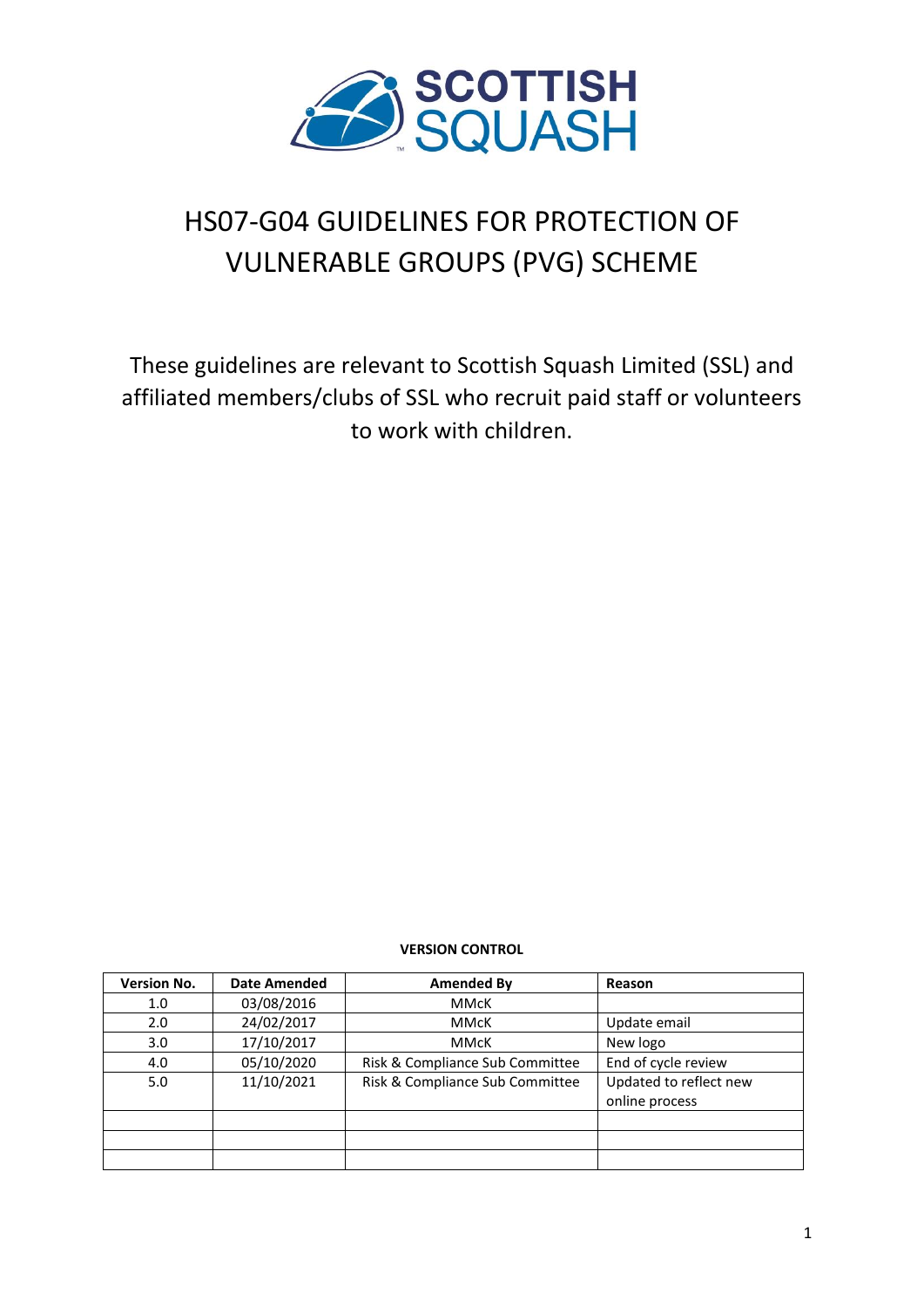

## **1. Background**

It is essential that all clubs correctly assess the suitability of those individuals who wish to carry out a paid or volunteering position that involves them carrying out regulated work with children – a child is anyone who is under the age of 18.

Regulated work with children is where an individual has an agreed normal duty to care for, train, supervise or be in sole charge of children. Individuals who have a responsibility to manage or supervise those who are carrying out regulated work with children are also doing regulated work.

Regulated work positions within Scottish Squash Limited (SSL) and affiliated clubs:

- Coach
- Junior Team Manager
- Child Protection/Welfare Officer
- Referee
- Parent Helper
- Team Chaperone
- Manager

As part of the SSL safe recruitment guidance and suitability assessment, individuals undertaking a regulated work role with children are required to complete a Protecting Vulnerable Groups (PVG) disclosure record application form.

SSL is enrolled with an organisation called Volunteer Scotland Disclosure Scotland (VSDS) for the purpose of accessing PVG disclosure records.

# **2. The role of VSDS**

VSDS (Volunteer Scotland Disclosure Services) is a service which has been operated by Volunteer Development Scotland since 2002.

VSDS manages the essential service of providing free disclosure records, guidance, advice and support to voluntary sector organisations working with children, young people and protected adults.

VSDS will liaise directly with SSL regarding matters that relate to disclosure record applications.

Further information about VSDS can be found at: [www.volunteerscotland.org.uk](http://www.volunteerscotland.org.uk/)

## **3. The role of SSL**

- To access PVG disclosure records on behalf of affiliated clubs
- To submit PVG coversheets and disclosure record applications to VSDS
- To manage and store PVG disclosure records in line with the Code of Practice
- To make informed recruitment decisions in relation to disclosure records relevant to those applying to do regulated work with children
- To communicate to clubs the outcome of PVG disclosure records and decisions made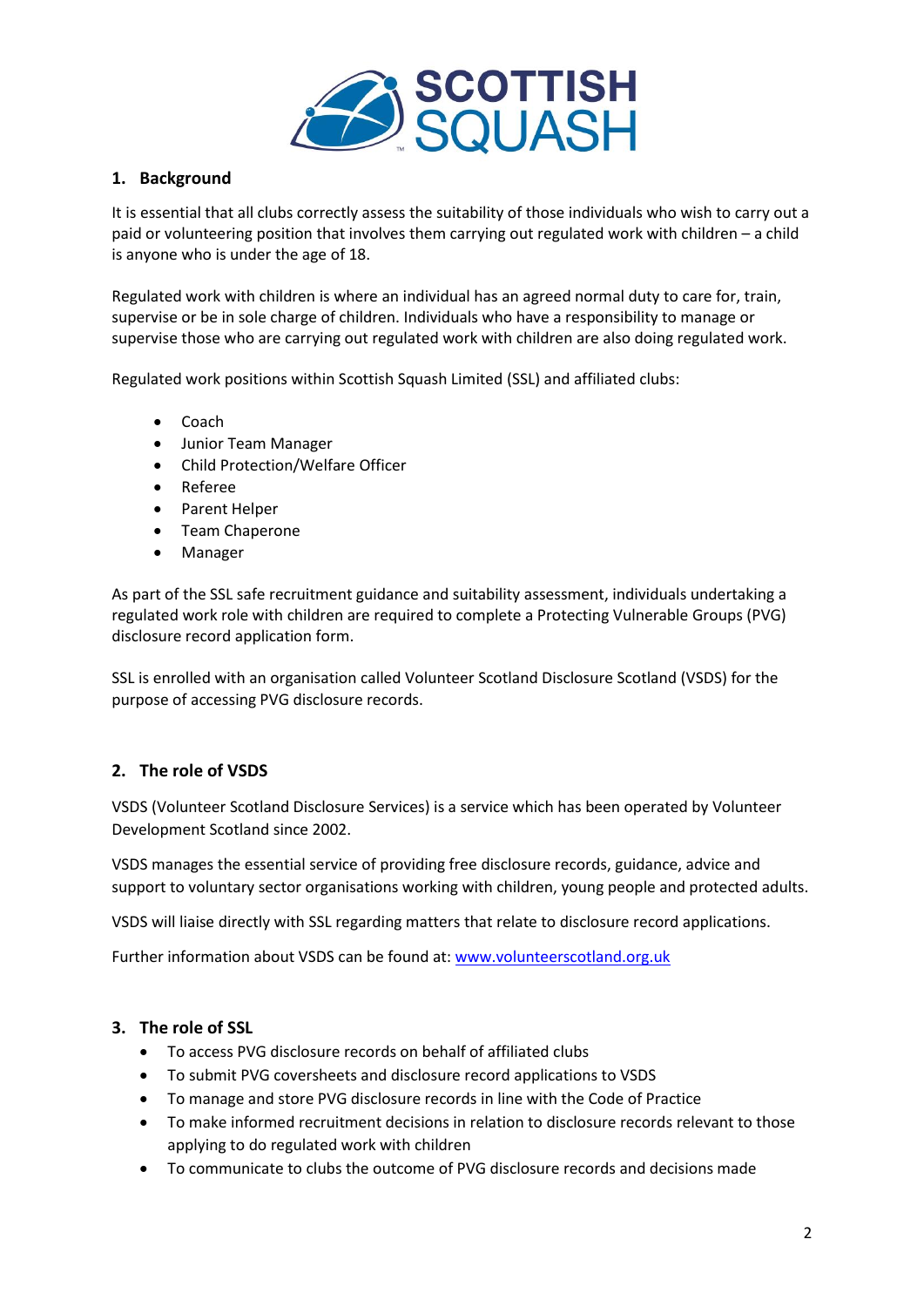

- To ensure any individual who is barred from regulated work with children is not appointed to a regulated work with children position within an affiliated SSL club
- To receive barring information from Disclosure Scotland relevant to an individual carrying out regulated work with children within an affiliated SSL club
- To ensure any individual who becomes barred from doing regulated work with children is removed from their position immediately
- To provide clubs with guidance and support if required to manage an individual who is 'being considered for listing 'under the PVG Act
- To manage and store disclosure records as per the Code of Practice.

# **4. The role of the club**

The role of the club is to ensure that individuals who are offered a regulated work with children position complete a suitability assessment; application form, interview, references, self-declaration form and disclosure record application.

The club should request a secondary organisation contract from SSL – this will be sent to you along with guidance notes on completing this document. Upon completion, the club representative (Child Welfare & Protection Officer [CWPO]) should send this to SSL's Lead Child Wellbeing & Protection Officer. This will be sent onto VSDS for registration.

PVG scheme request/update application forms should be requested from SSL or downloaded from the SSL website at the following link: [https://www.scottishsquash.org/policies-procedures/#toggle](https://www.scottishsquash.org/policies-procedures/#toggle-id-9)[id-9](https://www.scottishsquash.org/policies-procedures/#toggle-id-9)

Once completed by club CWPOs and identity documents checked, please forward to SSL's Lead Child Wellbeing & Protection Officer to arrange the next stage.

The role of the club CWPO is to:

- Correctly identify regulated work with children positions within the club using the positions listed by SSL
- Assess the application form, self-declaration form and verify references
- Ensure those being asked to do regulated work with children complete the correct PVG disclosure record application form
- Correctly check individuals ID for the purpose of the disclosure record application
- Complete the relevant sections of the PVG request and update form
- Forward the PVG application form to SSL for processing
- Receive correspondence from SSL detailing the individuals' suitability/unsuitability to carry out the regulated work with children position for which they have applied
- Store relevant information confidentially or through SSL SharePoint

# **5. The process**

The online PVG application process - 8 steps, start to finish: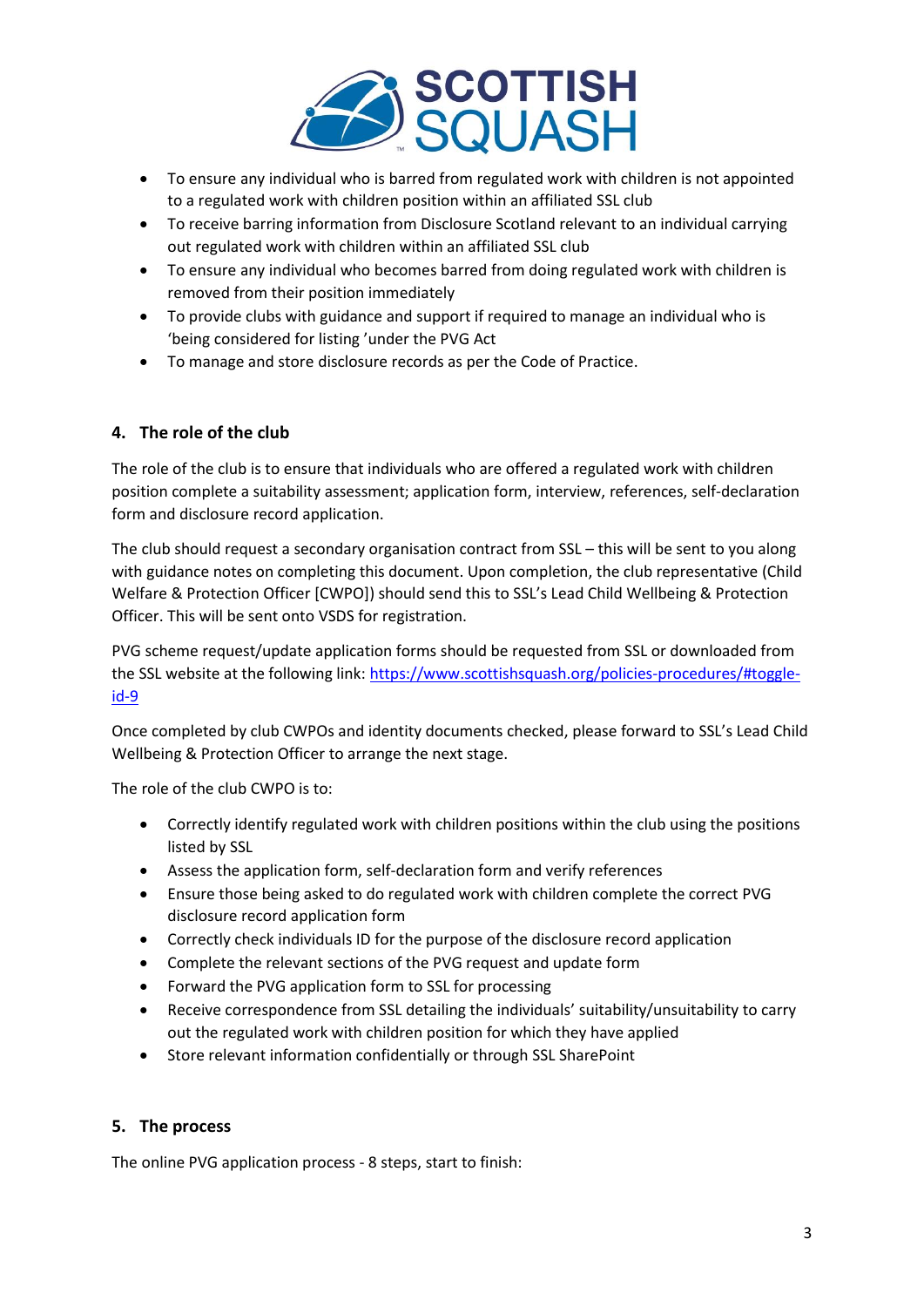

- Step 1: The club recruits applicant (coaches/volunteer who can be: paid or voluntary)
- Step 2: The club CWPO completes PVG request and update form and returns to SSL Lead Child Wellbeing & Protection Officer a[t child.protection@scottishsquash.org](mailto:child.protection@scottishsquash.org)
- Step 3: SSL Lead Child Wellbeing & Protection Officer checks the form, which is then sent to VSDS
- Step 4: Disclosure Scotland will send a link to the applicant to complete their online application
- Step 5: Applicant completes personal information via email link. Applicant information submitted directly to Disclosure Scotland. Applicant will have 7 days to complete this application
- Step 6: Disclosure checks undertaken by Disclosure Scotland
- Step 7: Certificate issued to SSL Lead Child Wellbeing & Protection Officer and the applicant
- Step 8: SSL's Lead Child Wellbeing & Protection Officer checks the PVG certificate for endorsements and advises the club about the suitability of the applicant to take up their role

#### Costs:

Applications submitted for PVG disclosure records for volunteering positions are free of charge.

Guidance on completing the PVG request and update form:

#### Applicant's name:

It is important that CWPOs check that they have the FULL name, including any middle names of the applicant – otherwise the application will be rejected and this causes delays.

## DOB:

Should be entered in the following format: DD/MM/YYYY

#### Applicant's email address:

No generic email addresses will be accepted, the email address must be personal to the individual, they can use a work or personal email for the application.

Double check the email address has been entered correctly, if the email address has been entered incorrectly the applicant will not receive the link to complete their PVG application.

#### Home address:

Ensure this is the current home address of the applicant – it should match the address provided as part of the ID check.

Type of application – select the relevant code:

SRJ - Joining the PVG Scheme

SRU - Scheme Record Update

## Position Applied for, please select a role from the SSL list:

• Coach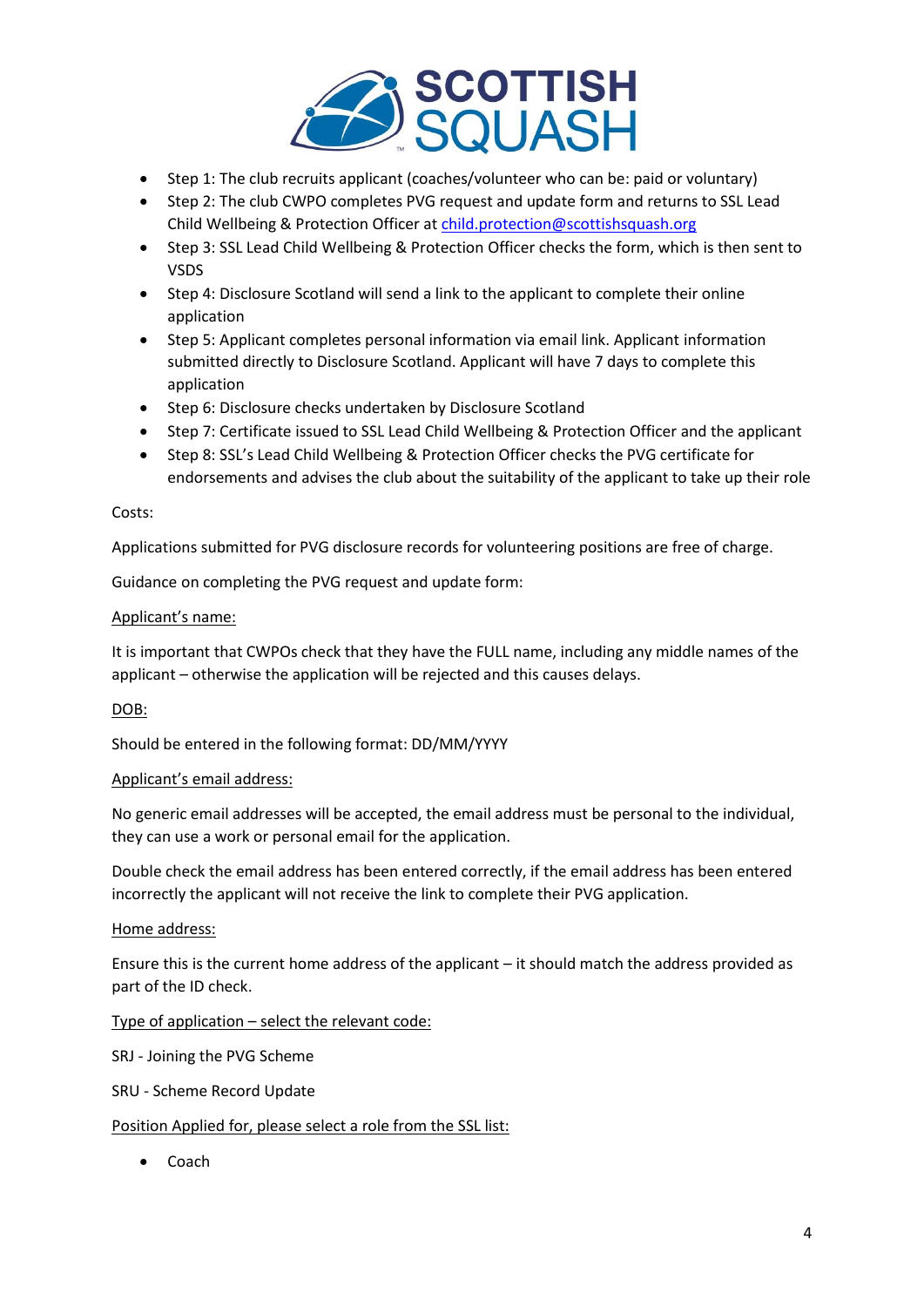

- Junior Team Manager
- Child Protection/Welfare Officer
- Referee
- Parent Helper
- Team Chaperone
- Manager

## ID verification

Identification should be verified using virtual meetings or equivalent (or face to face when allowed). This is our recommended method to check ID as it removes the need to share copies of sensitive documents and therefore minimises the risk of a data breach.

Check 3 items of ID, the minimum ID you must check is:

- one document with a photograph and one document with the applicant's current home address (this document must be issued within the last 3 months)
- Omitting a middle name is a common error and causes a delay in the process. Provisional driving licence should be treated the same as a full driving licence.

## **6. Process for handling PVG certificates with endorsements**

From time to time, PVG certificates come back with conviction information. This information is assessed by the SSL Lead Child Wellbeing & Protection Officer and one of the following outcomes will be reached:

- The conviction information is not relevant to the role applied for no further action required
- The conviction is relevant to the role applied for and is a low level offence/low level risk factor – the SSL Lead Child Wellbeing & Protection Officer will contact the club CWPO to discuss the information and the other information the club has gathered on the individual as part of the safe recruitment process (e.g. references) and support the club to make an informed recruitment/appointment decision
- The conviction is relevant to the role applied for and is a serious concern/potential risk factor – the SSL Lead Child Wellbeing & Protection Officer will raise and refer the matter to the Child Protection Case Management Steering Group. The club CWPO will also be notified of the referral and must pause the recruitment/appointment process pending the outcome of the referral to the Child Protection Case Management Steering Group.
- If a PVG certificate is returned and the information contained is unclear, the SSL Lead Child Wellbeing & Protection Officer will always err on the side of caution and discuss the matter with the Child Protection Case Management Steering Group, consulting other relevant expert sources of advice (e.g. Child Wellbeing & Protection in Sport, VSDS etc.)

# **7. Fair processing notice – child wellbeing and protection**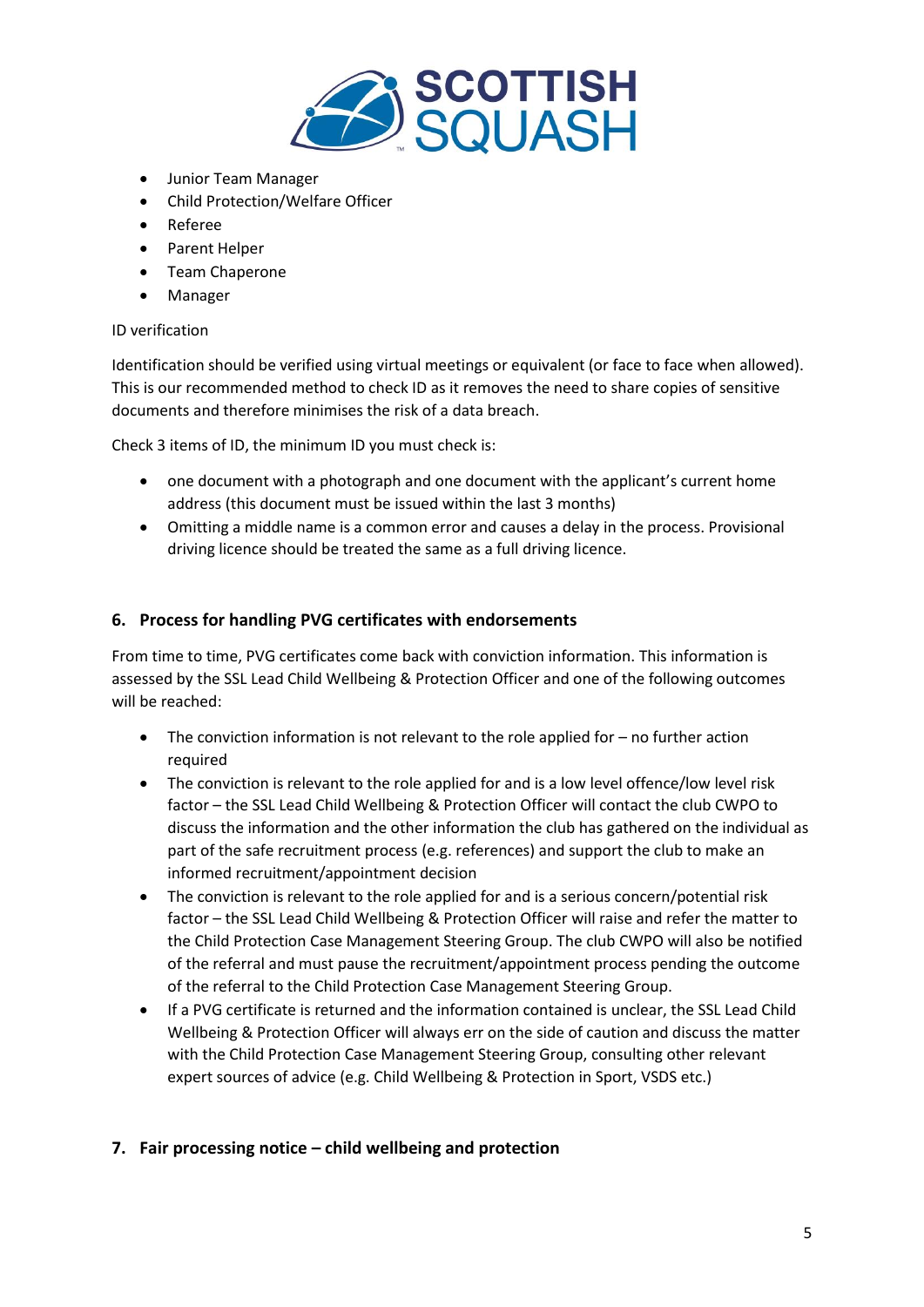

The following information applies to SSL professionals, volunteer coaches and other volunteers conducting Regulated Work in Scotland, and whom are members of (or applying for membership of) the PVG scheme. The Data Protection Act 2018 requires that you are informed about how your personal information will be used. For the purposes of child protection, safeguarding and wellbeing matters in Scotland, if SSL or your club or association receives information of concern; the club/association may share information about you with the sport's governing bodies in Scotland and the appointed Lead Child Wellbeing & Protection Officer and where necessary, Wellbeing & Protection Officers for other member clubs/associations. This may be related to, but not exclusively restricted to, where it has been alerted to circumstances that might affect your status as a member of the PVG scheme for regulated work with children or your suitability to carry out the regulated work role for which you have applied/been appointed or already doing. In the event such sharing is deemed necessary, it will normally only be carried out between the registered Wellbeing & Protection Officers in the club, association, governing body, and those appointed representatives within a relevant partner organisation.

# **8. Protection of Vulnerable Groups (Scotland) Act 2007: Referrals**

The Act creates the framework to ensure that people who are known to be unsuitable on the basis of past behaviour do not gain access to children or protected adults through paid or voluntary work and that those who do become unsuitable are detected early and removed from these workforces.

Disclosure and Barring Service or Volunteer Scotland Disclosure Service (VSDS):

VSDS maintains the lists of people barred from working with children or with vulnerable adults in Scotland. SSL and member clubs have a legal responsibility to make a referral in the below outlined circumstances; it is a criminal offence not to make such a referral. For guidance on the grounds and process for making a referral, contact the SSL Lead Child Wellbeing & Protection Officer.

In circumstances to make a referral, SSL/member clubs (depending on who employs the person) will refer to Disclosure Scotland the case of any member of staff/volunteer who (whether or not in the course of their role within the organisation) has:

- harmed a child/protected adult or placed a child/protected adult at risk of harm
- engaged in inappropriate conduct involving pornography
- engaged in inappropriate conduct of a sexual nature involving a child/protected adult
- given inappropriate medical treatment to a child/protected adult

AND as a result:

- SSL/the club has dismissed the member of staff or volunteer
- The member of staff or volunteer would have been dismissed as a result of the incident had they not resigned, retired or been made redundant
- SSL/the club has transferred the member of staff/volunteer to a position in the club which is not regulated work with children/protected adults
- The member of staff or volunteer would have been dismissed or considered for dismissal where employment or volunteer role was not due to end at the expiry of a fixed term contract or had the contract not expired. SSL/the club will also refer the case of a staff